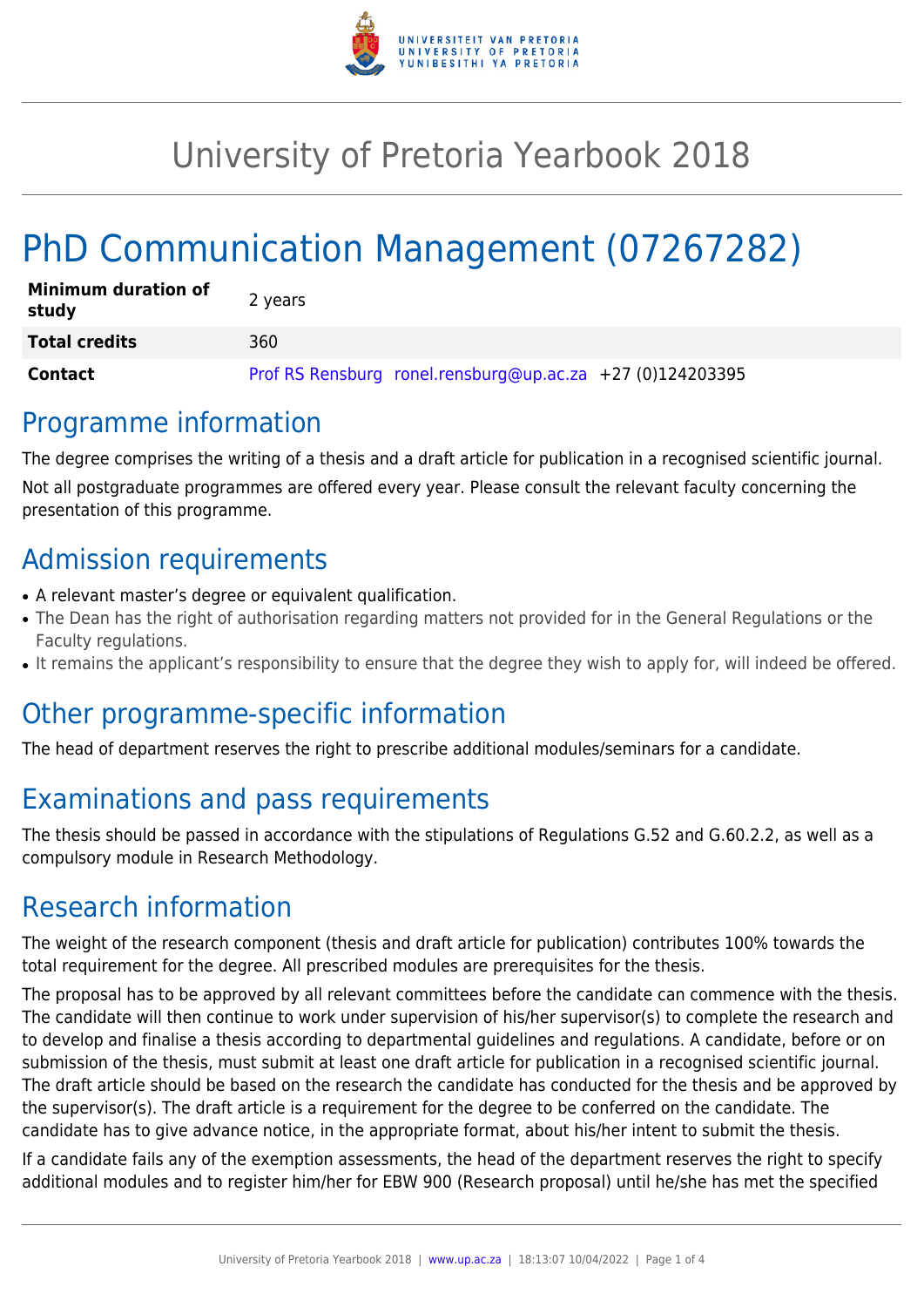

requirements.

The research component comprises the writing of a thesis and a draft article for publication. A two-page outline proposal has to be submitted to the head of the department. Upon approval of the proposal, a supervisor(s) will be appointed. The candidate will work under the guidance of his/her supervisor to develop a detailed research proposal according to the departmental guidelines. The proposal has to be approved by all relevant committees before the candidate can commence with the thesis. The candidate will then continue to work under supervision of his/her supervisor to complete the research and to develop and finalise a thesis according to departmental guidelines and regulations. A public defence of the final thesis is required as part of the examination process.

A candidate, before or on submission of the thesis, must submit at least one draft article for publication in a recognised academic journal. The draft article should be based on the research the candidate has conducted for the thesis and be approved by the supervisor. The draft article is a necessary condition for the degree to be conferred on the candidate.

The weight of the research component (thesis and draft article for publication) contributes 100% towards the total requirement for the degree (thesis 80%, article 20%). All prescribed modules are prerequisites for the thesis.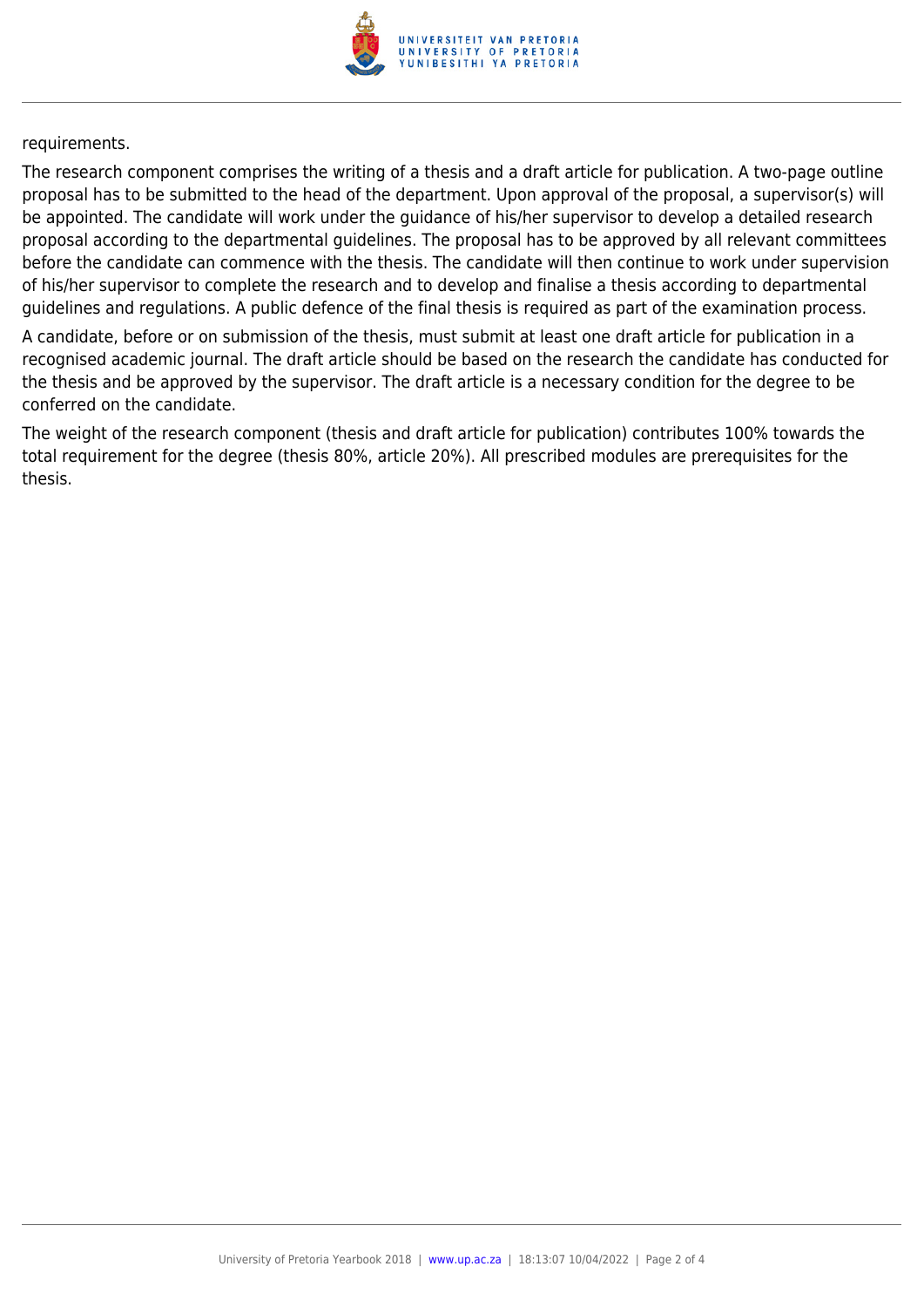

# Curriculum: Year 1

**Minimum credits: 360**

### **Core modules**

### **Thesis: Communication management 995 (KOB 995)**

| <b>Module credits</b>         | 360.00                              |
|-------------------------------|-------------------------------------|
| <b>Prerequisites</b>          | No prerequisites.                   |
| <b>Language of tuition</b>    | Module is presented in English      |
| <b>Department</b>             | Divsion of Communication Management |
| <b>Period of presentation</b> | Year                                |

#### **Module content**

The weight of the research component (thesis and draft article for publication) contributes 100% towards the total requirement for the degree. All prescribed modules are prerequisites for the thesis.